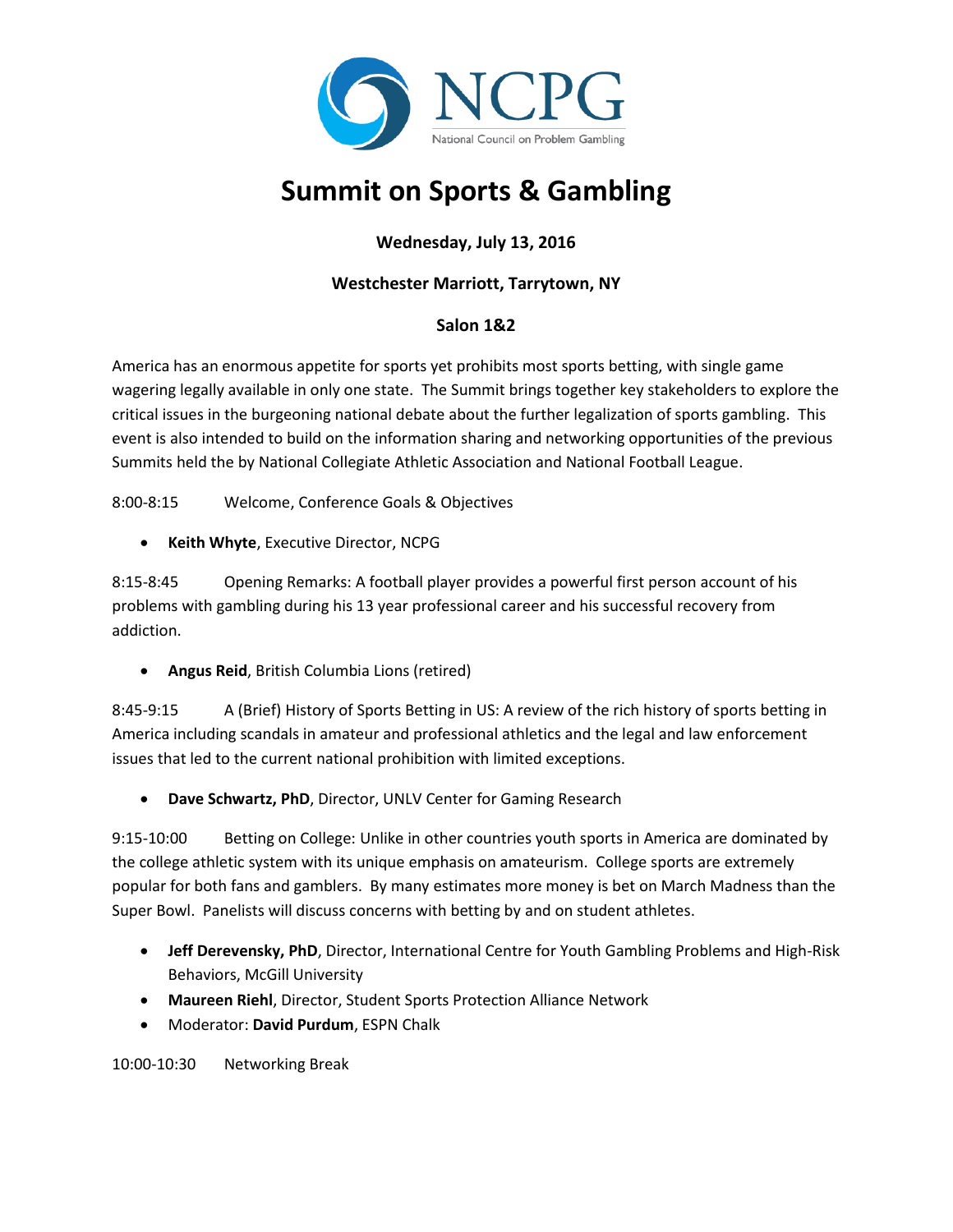10:30-11:30 Key Issues in the Debate on Legalization of Sports Betting: Panelists from a variety of perspectives will discuss the current legislative, regulatory and political issues and prospects for Federal and/or state level action.

- **David Purdum**, ESPN Chalk
- **Sara Rayme**, Senior Vice President of Public Affairs, American Gaming Association
- **Dan Shapiro**, Director of Business Development, William Hill US
- Moderator: **Allegra Smith, JD**, GamblingCompliance

11:00-12:00 Daily Fantasy Sports: What's next for fantasy sports, and how much does fantasy sports overlap with sports betting? What are the consumer protection concerns and the responsible play solutions?

- **Marc Edelman, JD**, Associate Professor of Law, CUNY
- **Christian Fisher, JD**, Associate, Fox Rothschild
- **Joe Kelly, JD, PhD**, Professor of Business Law, SUNY College Buffalo
- Moderator: **Daniel Roberts**, Yahoo Finance & Sports

#### 12:00-1:00 Lunch

1:00-2:00 Organized Crime, Soft Targets & Sports Betting: Attempts to fix games for betting purposes have a long history and continue today. Amateur and professional athletes, officials and league personnel have all been targeted by criminal elements. Presenters will discuss known vulnerabilities, public cases and potential remedies.

- **George Quinlan** & **Carlos Hernandez**, Integrity in Sports Program, Federal Bureau of Investigation
- **Mark Strothkamp, JD,** Associate Director of Enforcement, National Collegiate Athletics Association
- Moderator: **Wiley Harwell, DDiv, ICGC II**, President, NCPG

2:00-3:00 Protecting Players: Gambling by athletes poses risks for their health and the integrity of the game. Panelists will review the published research on gambling participation and problems among high school, amateur and professional athletes. They will also review case studies of high profile players who sought help for gambling problems.

- **Jeff Derevensky, PhD**, Professor, McGill University
- **Chuck Maurer, PhD**, Private Practice
- Moderator: **Steve Block**, President, New York Council on Problem Gambling

3:00-3:30 Networking Break